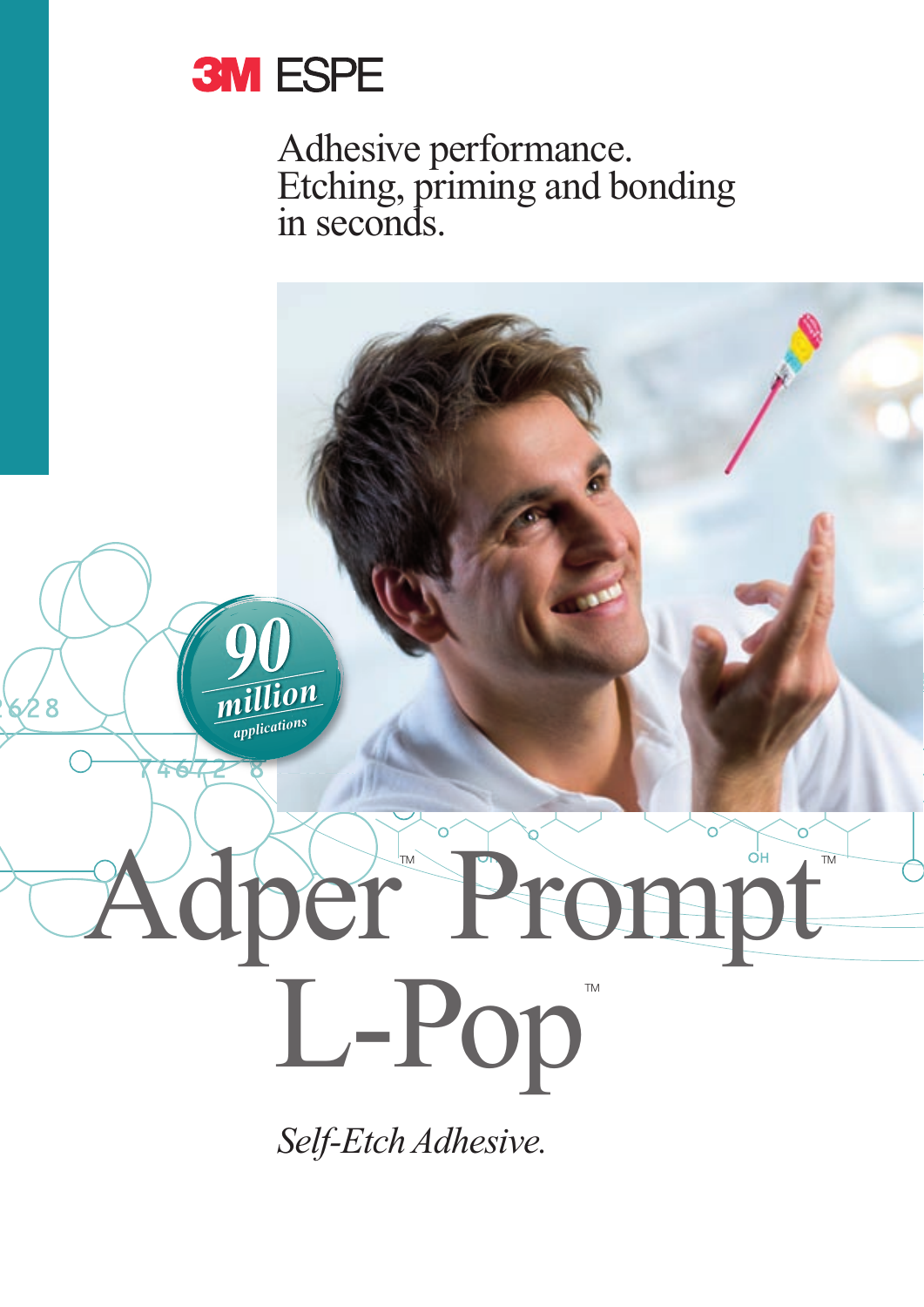## Adper<sup>™</sup> Prompt<sup>™</sup> L-Pop<sup>™</sup> from 3M ESPE. Making working with composites and compomers easier.

## **A quick, secure hold.**

90 million successful clinical applications are all the proof you need: Adper™ Prompt™ L-Pop™ makes it particularly easy to achieve safe adhesion of light-hardening composite and compomer fillings. As a development of Prompt™ L-Pop™, Prompt™ L-Pop™ is an innovative solution for all who wish to save time on application without compromising on optimum adhesion.

## **Quick, simple, safe – this is how it works:**

#### **Simple activation.**

Press – fold – press – ready! The adhesive is ready to apply in seconds.









**Press … fold … press … ready!**

#### **Save valuable time in everyday practice.**

Simply rub in for 15 seconds and then blow dry. Apply a second layer, blow dry and light for 10 seconds\* (with LEDs, halogen plasma or laser light).

#### **Adhesion improved!**

Prompt<sup>™</sup> L-Pop<sup>™</sup> already had excellent adhesion to enamel and dentine – even without a separate etching stage. With Adper™ Prompt™ L-Pop™, we have improved dentine adhesion still further.

#### **Ensure better hygiene during treatment.**

Adper<sup>™</sup> Prompt<sup>™</sup> L-Pop™ means no dirt, no spills and no contamination.

#### **Always mixed up fresh – for optimum results.**

Adper<sup>™</sup> Prompt<sup>™</sup> L-Pop<sup>™</sup> is mixed fresh for every application – the innovative application method makes it easy.

#### **Everything under control, all the time.**

You can see whether the L-Pop system is activated by the yellow, central pad, which is pushed outwards when you press the outer, top pad (see picture). The yellow colour of the mixed adhesive also allows you to check the process visually.

#### **Make better use of cavity walls.**

Compared to Prompt™ L-Pop™, Adper™ Prompt™ L-Pop™ is more viscous, which means better coverage.

#### **Summary: Make the most of the benefits of 5 years of practical experience and use Prompt™ L-Pop™ successfully in your practice!**

\* Depending on curing method



**Not activated**



**Activated**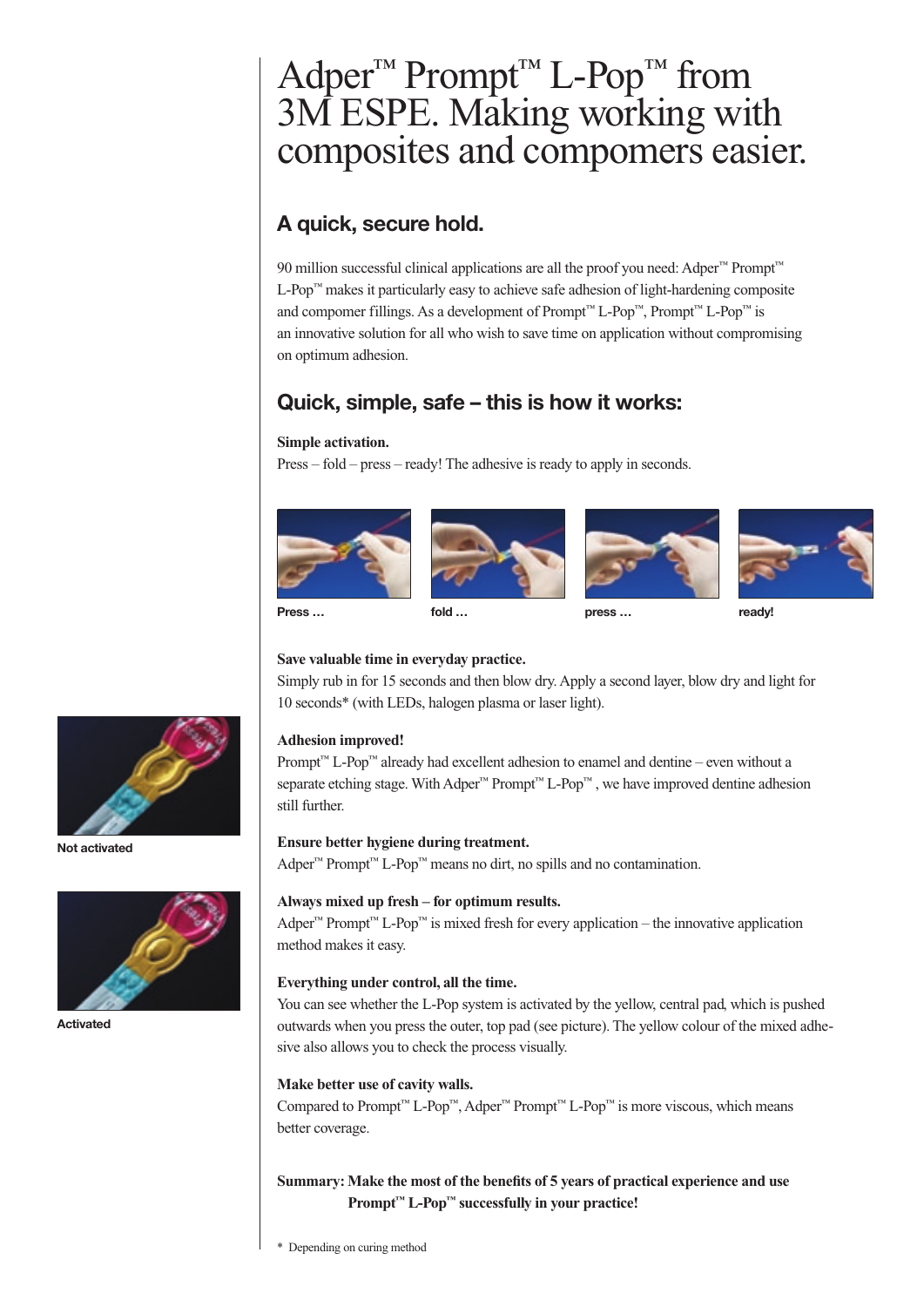# Scientific research proves: It works! Scientific research proves: It works!

## **Prompt™ L-Pop™ produced excellent clinical results Prompt™ L-Pop™ produced excellent clinical results for over three years: for over three years:**

The Prompt™ L-Pop™ study demonstrated that the L-Pop™ system works. The method: 25 class III and class V fillings were put in for 17 patients. 20 fillings were clinically evaluated 25 class III and class V fillings were put in for 17 patients. 20 fillings were clinically evaluated within 36 months. The results are given as percentages, using modified USPHS criteria. within 36 months. The results are given as percentages, using modified USPHS criteria. (C. Munoz et al., IADR 2004; Abstract 0541) (C. Munoz et al., IADR 2004; Abstract 0541)



#### **Conclusions: Conclusions:**

Results after 3 years Results after 3 years

- ✓ Good edge seal. ✓ Good edge seal.
- ✓ High retention. ✓ High retention.
- ✓ Very low rate of secondary caries formation. ✓ Very low rate of secondary caries formation.
- ✓ Low level of edge discoloration. ✓ Low level of edge discoloration.
- ✓ Practically no postoperative sensitisation. ✓ Practically no postoperative sensitisation.



#### Adper™ Prompt™ L-Pop™ Adper™ Prompt™ L-Pop™

- Successfully in use for Successfully in use for 4 years. 4 years.
- Tried and tested in clini-• Tried and tested in clinical practice over 90 million cal practice over 90 million times. times.
- Excellent edge quality. Excellent edge quality.
- Very low rate of postopera-• Very low rate of postoperative sensitivity. tive sensitivity.
- Interested in more scientific Interested in more scientific results? please order: results? please order: A collection of Scientific A collection of Scientific Results Results